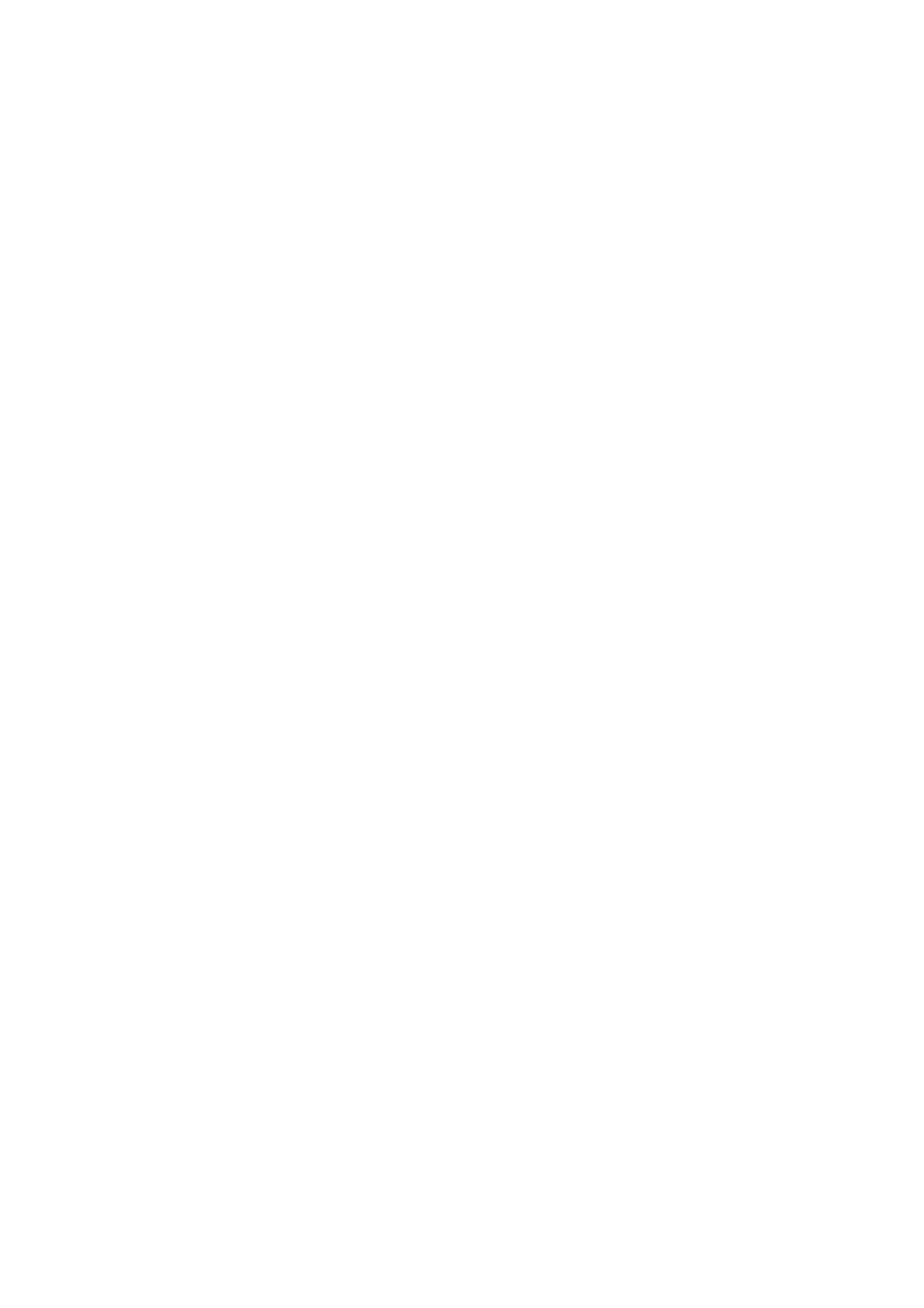René Vidal Anders Heyden Yi Ma (Eds.)

## Dynamical Vision

ICCV 2005 and ECCV 2006 Workshops WDV 2005 and WDV 2006 Beijing, China, October 21, 2005 Graz, Austria, May 13, 2006 Revised Papers

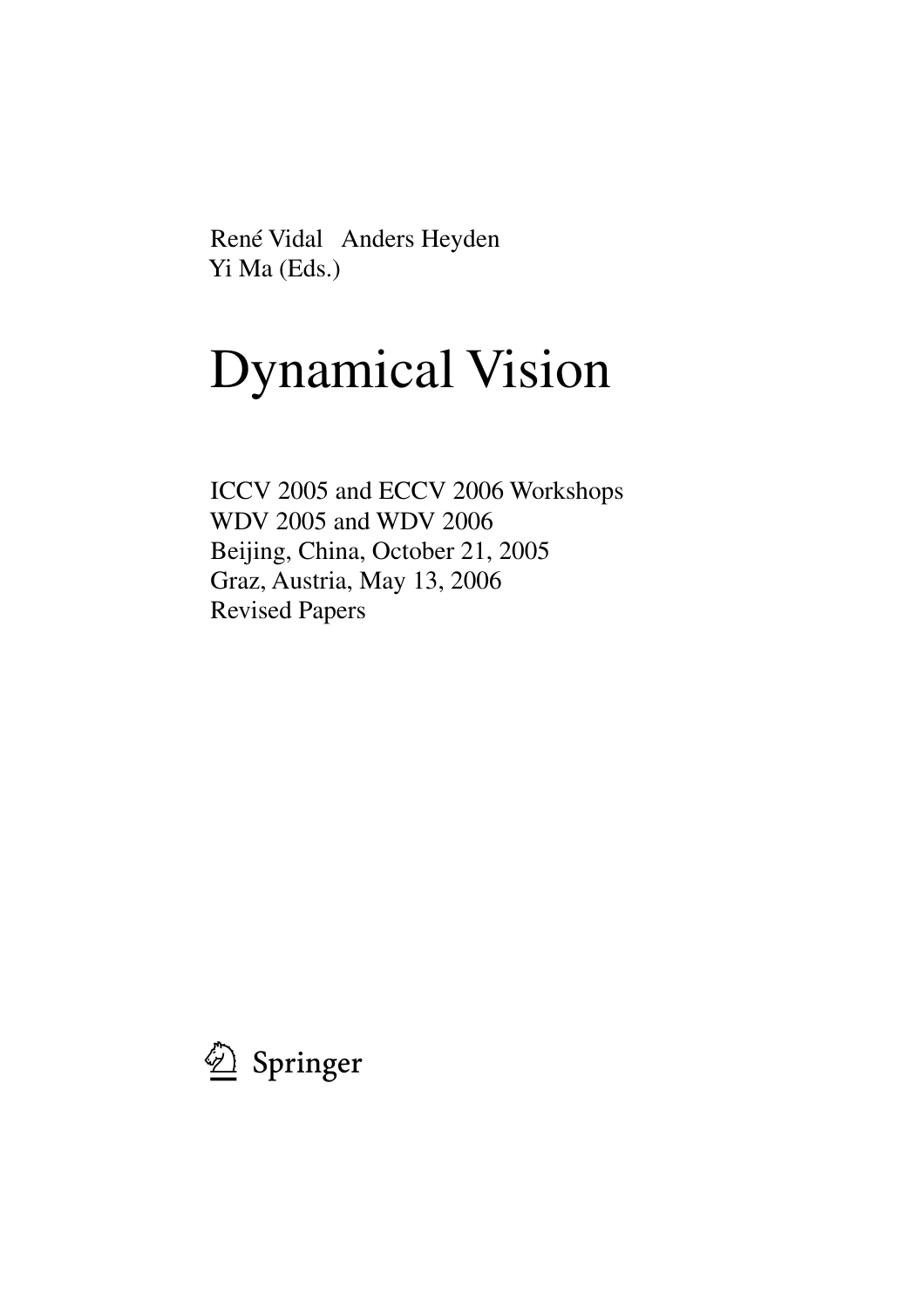Volume Editors

René Vidal Johns Hopkins University Center for Imaging Science 301 Clark Hall, 3400 N. Charles St., Baltimore, MD, 21218, USA E-mail: rvidal@cis.jhu.edu

Anders Heyden Lund University (LTH) Department of Mathematics 118, S-221 00 Lund, Sweden E-mail: Anders.Heyden@math.lth.se

Yi Ma

University of Illionois at Urbana-Champaign 145 Coordinated Science Laboratory 08 West Main Street, bana, Illinois 61801-2307, USA E-mail: yima@uiuc.edu

Library of Congress Control Number: Applied for

CR Subject Classification (1998): I.4, I.2.10, I.5, I.3, H.5.2-3

LNCS Sublibrary: SL 6 – Image Processing, Computer Vision, Pattern Recognition, and Graphics

ISSN 0302-9743 ISBN-10 3-540-70931-2 Springer Berlin Heidelberg New York ISBN-13 978-3-540-70931-2 Springer Berlin Heidelberg New York

This work is subject to copyright. All rights are reserved, whether the whole or part of the material is concerned, specifically the rights of translation, reprinting, re-use of illustrations, recitation, broadcasting, reproduction on microfilms or in any other way, and storage in data banks. Duplication of this publication or parts thereof is permitted only under the provisions of the German Copyright Law of September 9, 1965, in its current version, and permission for use must always be obtained from Springer. Violations are liable to prosecution under the German Copyright Law.

Springer is a part of Springer Science+Business Media

springer.com

© Springer-Verlag Berlin Heidelberg 2007 Printed in Germany

Typesetting: Camera-ready by author, data conversion by Scientific Publishing Services, Chennai, India Printed on acid-free paper SPIN: 12021055 06/3142 543210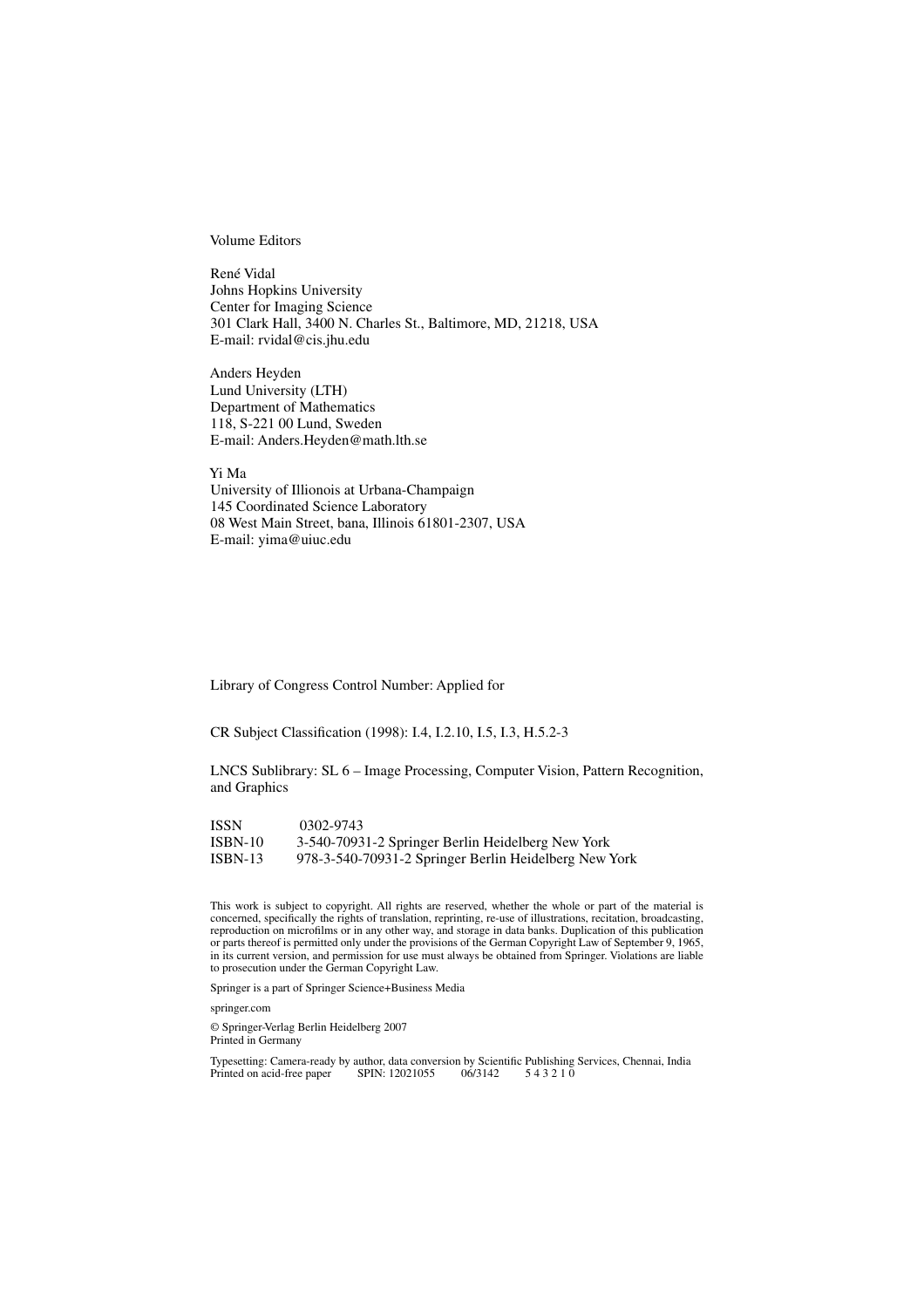## Lecture Notes in Computer Science

For information about Vols. 1–4286

please contact your bookseller or Springer

Vol. 4390: S.O. Kuznetsov, S. Schmidt (Eds.), For-mal Concept Analysis. X, 329 pages. 2007. (Sublibrary LNAI).

Vol. 4385: K. Coninx, K. Luyten, K.A. Schneider (Eds.), Task Models and Diagrams for Users Interface Design. XI, 355 pages. 2007.

Vol. 4384: T. Washio, K. Satoh, H. Takeda, A. Inokuchi (Eds.), New Frontiers in Artificial Intelligence. IX, 401 pages. 2007. (Sublibrary LNAI).

Vol. 4381: J. Akiyama, W.Y.C. Chen, M. Kano, X. Li, Q. Yu (Eds.), Discrete Geometry, Combinatorics and Graph Theory. XI, 289 pages. 2007.

Vol. 4380: S. Spaccapietra, P. Atzeni, F. Fages, M.-S. Hacid, M. Kifer, J. Mylopoulos, B. Pernici, P. Shvaiko, J. Trujillo, I. Zaihrayeu (Eds.), Journal on Data Semantics VIII. XV, 219 pages. 2007.

Vol. 4377: M.Abe (Ed.), Topics in Cryptology – CT-RSA 2007. XI, 403 pages. 2006.

Vol. 4373: K. Langendoen, T.Voigt (Eds.), Wireless Sensor Networks. XIII, 358 pages. 2007.

Vol. 4371: K. Inoue, K. Satoh, F. Toni (Eds.), Computational Logic in Multi-Agent Systems. X, 315 pages. 2007. (Sublibrary LNAI).

Vol. 4369: M. Umeda,A. Wolf, O. Bartenstein, U. Geske, D. Seipel, O. Takata (Eds.), Declarative Programming for Knowledge Management. X, 229 pages. 2006. (Sublibrary LNAI).

Vol. 4368: T. Erlebach, C. Kaklamanis (Eds.), Approximation and Online Algorithms. X, 345 pages. 2007.

Vol. 4367: K. De Bosschere, D. Kaeli, P. Stenström, D. Whalley, T. Ungerer (Eds.), High Performance Embedded Architectures and Compilers. XI, 307 pages. 2007.

Vol. 4364: T. Kühne (Ed.), Models in Software Engineering. XI, 332 pages. 2007.

Vol. 4362: J. van Leeuwen, G.F. Italiano, W. van der Hoek, C. Meinel, H. Sack, F. Plášil (Eds.), SOFSEM 2007: Theory and Practice of Computer Science. XXI, 937 pages. 2007.

Vol. 4361: H.J. Hoogeboom, G. Păun, G. Rozenberg, A. Salomaa (Eds.), Membrane Computing. IX, 555 pages. 2006.

Vol. 4360: W. Dubitzky, A. Schuster, P.M.A. Sloot, M. Schroeder, M. Romberg (Eds.), Distributed, High-Performance and Grid Computing in Computational Biology. X, 192 pages. 2007. (Sublibrary LNBI).

Vol. 4358: R. Vidal, A. Heyden,Y. Ma (Eds.), Dynamical Vision. IX, 329 pages. 2007.

Vol. 4357: L. Buttyán, V. Gligor, D. Westhoff (Eds.), Security and Privacy in Ad-Hoc and Sensor Networks. X, 193 pages. 2006.

Vol. 4355: J. Julliand, O. Kouchnarenko (Eds.), B 2007: Formal Specification and Development in B. XIII, 293 pages. 2006.

Vol. 4354: M. Hanus (Ed.), Practical Aspects of Declarative Languages. X, 335 pages. 2006.

Vol. 4353: T. Schwentick, D. Suciu (Eds.), Database Theory – ICDT 2007. XI, 419 pages. 2006.

Vol. 4352: T.-J. Cham, J. Cai, C. Dorai, D. Rajan, T.-S. Chua, L.-T. Chia (Eds.), Advances in Multimedia Modeling, Part II. XVIII, 743 pages. 2006.

Vol. 4351: T.-J. Cham, J. Cai, C. Dorai, D. Rajan, T.-S. Chua, L.-T. Chia (Eds.), Advances in Multimedia Modeling, Part I. XIX, 797 pages. 2006.

Vol. 4349: B. Cook, A. Podelski (Eds.), Verification, Model Checking, and Abstract Interpretation. XI, 395 pages. 2007.

Vol. 4348: S.T. Taft, R.A. Duff, R.L. Brukardt, E. Ploedereder, P. Leroy (Eds.), Ada 2005 Reference Manual. XXII, 765 pages. 2006.

Vol. 4347: J. Lopez (Ed.), Critical Information Infrastructures Security. X, 286 pages. 2006.

Vol. 4345: N. Maglaveras, I. Chouvarda, V. Koutkias, R. Brause (Eds.), Biological and Medical Data Analysis. XIII, 496 pages. 2006. (Sublibrary LNBI).

Vol. 4344: V. Gruhn, F. Oquendo (Eds.), Software Architecture. X, 245 pages.  $2006$ .

Vol. 4342: H. de Swart, E. Orłowska, G. Schmidt, M. Roubens (Eds.), Theory and Applications of Relational Structures as Knowledge Instruments II. X, 373 pages. 2006. (Sublibrary LNAI).

Vol. 4341: P.Q. Nguyen (Ed.), Progress in Cryptology - VIETCRYPT 2006. XI, 385 pages. 2006.

Vol. 4340: R. Prodan, T. Fahringer, Grid Computing. XXIII, 317 pages. 2007.

Vol. 4339: E. Ayguadé, G. Baumgartner, J. Ramanujam, P. Sadayappan (Eds.), Languages and Compilers for Parallel Computing. XI, 476 pages. 2006.

Vol. 4338: P. Kalra, S. Peleg (Eds.), Computer Vision, Graphics and Image Processing. XV, 965 pages. 2006.

Vol. 4337: S. Arun-Kumar, N. Garg (Eds.), FSTTCS 2006: Foundations of Software Technology and Theoretical Computer Science. XIII, 430 pages. 2006.

Vol. 4335: S.A. Brueckner, S. Hassas, M. Jelasity, D. Yamins (Eds.), Engineering Self-Organising Systems. XII, 212 pages. 2007. (Sublibrary LNAI).

Vol. 4334: B. Beckert, R. Hähnle, P.H. Schmitt (Eds.), Verification of Object-Oriented Software. XXIX, 658 pages. 2007. (Sublibrary LNAI).